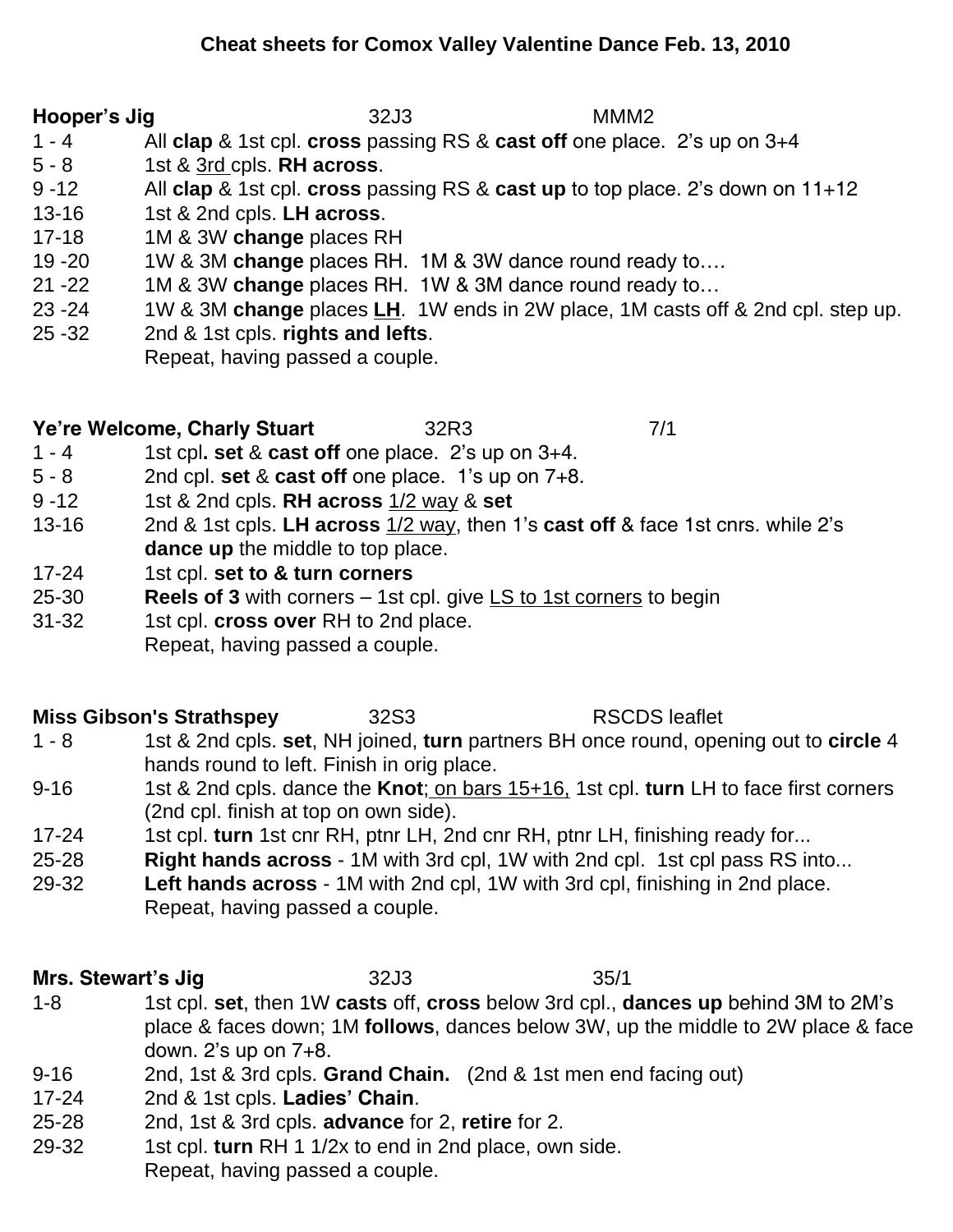**Linnea's Strathspey\*\*\*** 32S3 Dunsmuir Dances - Wilson

- 1-8 1st cpl. **set**, **cast off** one place, & **pass** partners LS to dance RS around 1st corners. 1st cpl. end back to back facing 1st cnrs. (2nd cpl. up on 3+4)
- 9-16 1st cpl. **set to corners & partner** ("Hello Good-bye").
	- On bar 15+16, 1st cpl. pass RS to face out in 2nd place, own side.
- 17-24 **Promenade (or "chaperoned") Chain Progression**: 2nd & 3rd cpls **turn** partner 3/4 RH, while 1st cpl **dance** clockwise 1/4 round the set (2 bars). 2M & 3W (centres) **turn** LH 1 1/2 x while 1M + 2W take promenade hold & 1W + 3M take reverse prom. hold & dance 1/2 way round the set (4 bars). 3rd & 2nd cpls **turn** partner 3/4 RH & remain in the centre facing up, while 1st cpl **dance** clockwise 1/4 round set to end in 2nd place in centre facing up. {1st cpl have made one complete trip clockwise round the set - 2 bars, 4 bars in prom. hold & 2 bars}
- 25-32 3rd, 1st & 2nd cpls **Allemande**. Repeat, having passed a couple.

## **Milton's Welcome** 32R3 33/8

- 1 -4 1st, 2nd & 3rd cpls. **set** & **cross** RH
- 5 8 1st, 2nd & 3rd cpls. **set** & 1's & 3's **turn** RH 3/4, while 2's **cross** RH. (women face up, men face down)
- 9-16 1st & 3rd cpls. RS **reel of 4** in middle of set. On the last 2 bars, 1W & 3M take left hand & begin to turn, while 1M & 3W dance to orig. place.
- 17-20 1W & 3M **complete the turn** to face own sides & 1W **casts** round 2W to place as 3M **casts down** round 2M to place
- 21-24 All **turn** partners **LH**. 1st & 2nd cpls finish ready for…
- 25-32 1st & 2nd. cpls. **poussette**. Repeat, having passed a couple.

## **Summer's End\*\*\*** 32J4 Allanton Coll. - Wallace

- 1 -8 All 4 cpls. **set**, **cross** RH, **set**, **cross** back RH. 1st & 3rd cpls. end in the middle, both hands joined with partner,
- 9-12 1st & 3rd cpls. slip **down the middle & back**. At the end of bar 12, each cpl. drops hand nearer the top & opens out to face up.
- 13-16 1st & 2nd cpls. and 3rd & 4th cpls. **turn** on the sides once round. Men with left, women with right. End facing up ready for…
- 17-24 1st & 2nd cpls. and 3rd & 4th cpls. **Allemande.** On last 2 bars, 1st & 3rd cpls **turn** RH 3/4 to face ptnr. in a line in middle of set. 2's & 4's retire to sides.
- 25-28 1st & 3rd dance 1/2 **RS reel of 4**
- 29 -32 3rd & 1st cpls. **set** to partner & dance **petronella turn** to own sides in 2nd + 4th place. Order now 2,3,4,1. Repeat from new positions.

### **Lord Elgin's Reel** 32S3 26/5

- 1 -4 1st M **sets** to 2nd W & **turns** BH
- 5 -8 1st W **sets** to 2nd M & **turns** BH
- 9 -16 1st cpl. **lead down crossing** below 2's, **cast** behind 3's, **lead up** to top, **cross** & **cast** to end facing 1st corners. (3,3,2)
- 17-24 1st cpl. **turn** 1st cnrs. RH, **pass** partner RS to 2nd cnr. **Turn** 2nd cnr. LH & **pass** partner LS to end 1W between 2's, 1M between 3's.
- 25 -28 All **advance** 1**, retire** 1, twice.
- 29 -32 1st cpl. **turn** BH 1 1/4 to second place. Repeat, having passed a couple.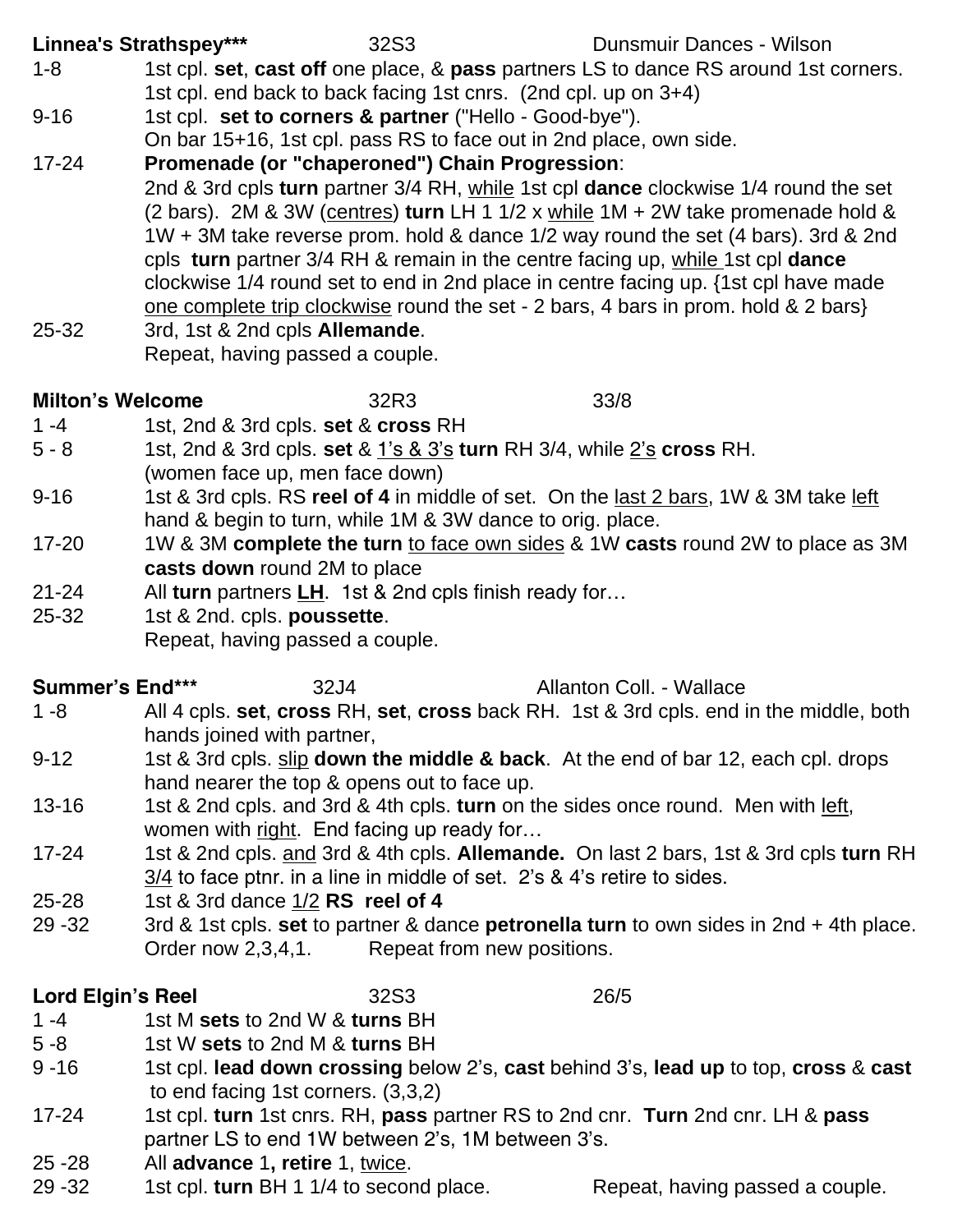### **Anderson's Rant** 32R3 MMM1

1 -8 1st cpl. **reels of 3** on opposite sides of the dance. 2's out & up. 3's dance in & up. 9-16 1st cpl. **reels of 3** on their own sides of dance. (Bars 1 – 16 are "Cross over Reels") 17-24 1st cpl. dance **down the middle & up** to 2nd place. 2's step up on bars  $19 + 20$ 

25 -32 1st cpl. 1/2 **fig. of 8** round 2nd cpl, then 1/2 fig of 8 round 3rd cpl, end in 2nd place. Repeat, having passed a couple.

### **John of Bon Accord** 32R3 33/5

- 1–4 1st cpl. & 2W RS **half reel of 3** across the dance. 2W ends in 1st man's place.
- 5–8 1st cpl. & 2M LS **half reel** of 3 across the dance. 2M ends in 1st woman's place.
- 9-12 1st cpl. & 3W RS **half reel** of 3 across the dance. 3W ends in 2nd man's place.
- 13-16 1st cpl. & 3M LS **half reel** of 3 across the dance. 3M ends in 2nd woman's place. 1st cpl. end in 3rd place, **own sides**.
- 17-20 1st cpl. **turn** RH & cast up one place on own sides. 3's step down on 19+20.
- 21-24 1st cpl. dance 1/2 **figure of eight** up round 2nd cpl.
- 25-28 2nd, 1st & 3rd cpls. **turn** partners RH 3/4 round to finish in a line up & down the dance, facing partners, retaining right hands and all **set**.
- 29-32 2nd, 1st & 3rd cpls **turn** RH to finish on own sides; join hands and **set** to partners. Repeat, having passed a couple.

## **The Silver Tassie** 32S3 RSCDS leaflet

- 1-8 1st, 2nd, & 3rd cpls. **cross** RH, **set**, **cross** RH & **set**.
- 9-16 1st & 3rd cpls. **double figure of 8** round the 2's. (1's cross down & 3's cast up)
- 17-24 1st cpl. followed by 2's & 3's, dance **down the middle** for 4 steps. 1st cpl. **dance up** while 2's & 3's divide to let 1's through & then follow. 1's end facing down, 2's up. 3's end in 3rd place.
- 25-32 1st & 2nd cpls. **Rondel** Repeat, having passed a couple.

**The Lassie Frae Glasgow** 32J3 Blackadder Coll. - Zobel & Johnstone

- 1 -4 1st cpl. **set & cast off** one place. 2's up on 3+4.
- 5 -8 2nd, 1st & 3rd cpls. **turn** once round RH.
- 9-16 All 3 cpls. **circle** round & back.
- 17-18 1st cpl. **set** adv. to 1st cnrs. (who set back)
- 19-20 1st cpl. **turn** 1st cnrs. left hand
- 21-24 1M dances **up** thru 2nd cpl. & cast round 2M while 1W dances **down** thru 3rd cpl. & cast round 3W. End 2nd place own sides.
- 25-26 1st cpl. **set** adv. To 2nd cnrs.
- 27-28 1st cpl. **turn** 2nd cnrs. right hand
- 29-32 1M dances **down** thru 3rd cpl. & casts round 3M while 1W dances **up** thru 2nd cpl. & cast round 2W to 2nd place own sides. Repeat, having passed a couple.